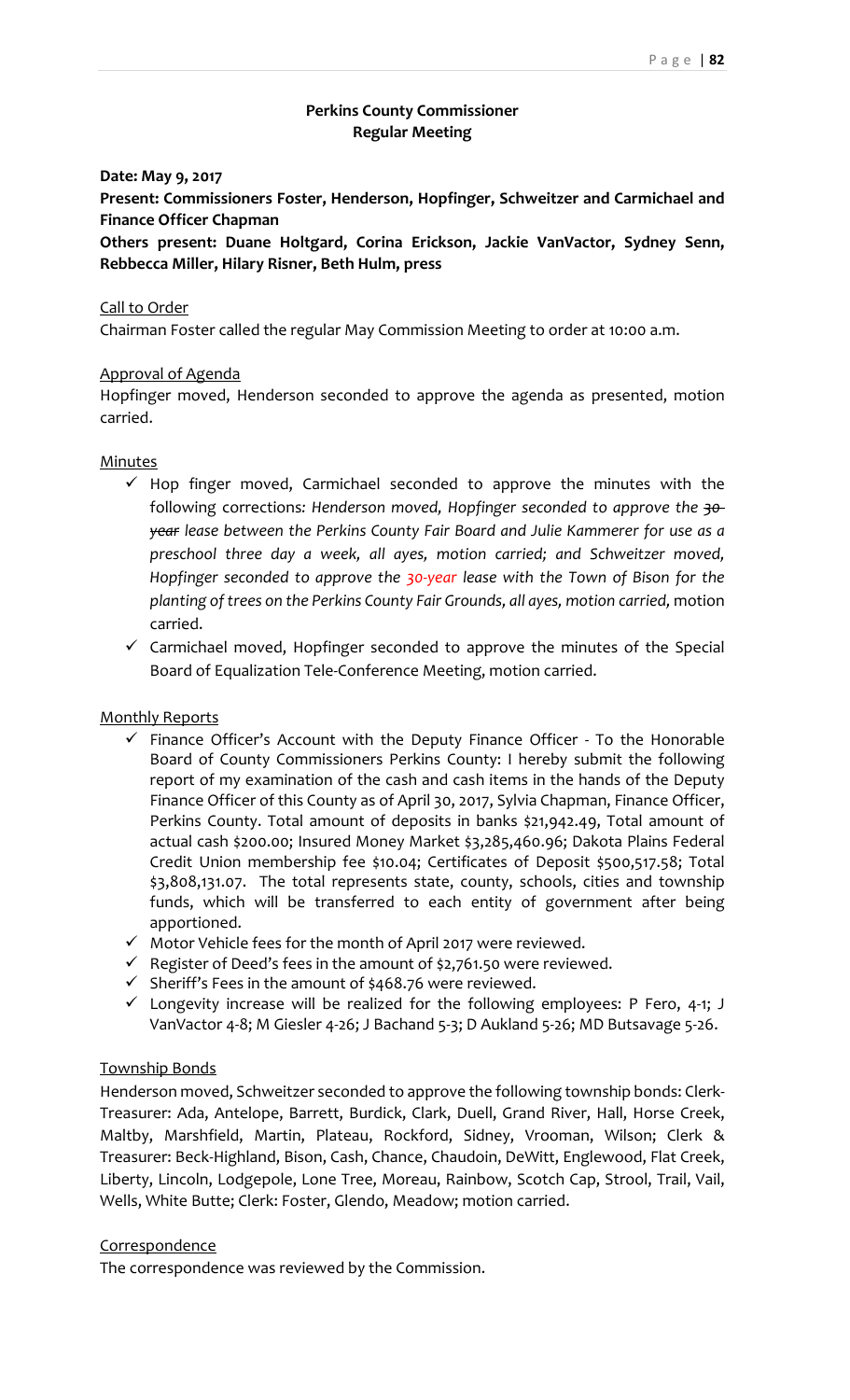# Faith Ambulance

Glen Haines was present to request funding from Perkins County for the Faith Ambulance Service which serves southern Perkins County. They are requesting \$2500.

# Highway Superintendent

- $\checkmark$  Monthly project and maintenance report was reviewed.
- $\checkmark$  Schweitzer moved, Henderson seconded to authorize Chairman Foster as signatory on the Railway Street Maintenance Agreement with Adams County, North Dakota, motion carried.
- $\checkmark$  Perkins County has been awarded a State Bridge Improvement Grant. Henderson moved, Carmichael seconded to accept the State Bridge Improvement Grant in the amount of \$195,600, motion carried.
- $\checkmark$  Schweitzer moved, Carmichael seconded to set the wages for summer help employees Donald Erickson and Joseph Kvale at \$12.98 per hour, motion carried.

# Lighting Quote from Grand Electric

Hopfinger moved, Schweitzer seconded, to accept Grand Electric's quote for installation of 15 lobby lights not to exceed \$4,968.95, motion carried.

# Liquor Hearing

- $\checkmark$  Schweitzer moved, Hopfinger, seconded to approve the 1-day special event malt beverage license for Lemmon Chamber of Commerce Boss Cowman Rodeo Committee for a Ranch Rodeo on June 9, 2017, motion carried.
- $\checkmark$  Hopfinger moved, Schweitzer seconded to approve the 3-day special event license for Boss Cowman Rodeo Committee on July 7‐8‐9, 2017, motion carried.
- $\checkmark$  Carmichael moved, Henderson seconded to approve the renewal of the Package (off‐sale) Malt Beverage and SD Farm Wine License PF‐8119 for Karin J Fink, (K – T), motion carried.
- $\checkmark$  Schweitzer moved, Henderson seconded to approve the renewal of the Retail (onoff sale) Malt Beverage License RB‐19071 for Wirehair Inc, motion carried.

## DOE Corina Erickson

- $\checkmark$  DOE Erickson announced that the Lemmon reappraisal will be done this year. DOE Erickson would like to have the reappraisal staff to work four ten-hour days. Henderson moved, Hopfinger seconded to approve DOE Erickson's request for the appraisal staff to work four ten‐hour days, motion carried.
- Vanguard will be holding a User's Meeting inOacoma, SD July 10‐12. The entire DOE staff will be attending so the office will be closed.

## Lemmon Ambulance

The Consensus of the Commission is that the Lemmon Ambulance is not required to have Perkins County listed on their new ambulance title.

## Workman's Compensation for Volunteers

Schweitzer moved, Henderson seconded to cover listed volunteers on Perkins County's Workman's Compensation Policy, motion carried.

## 4‐H Program

- $\checkmark$  Rebbecca Miller will be attending a 4-H Training in Rapid City. She updated the Commission on the 4‐H activities coming up leading to the Perkins County Fair.
- $\checkmark$  4-H Regional Youth Program Advisor Hilary Risner was present to share her responsibility to County 4‐H programs; especially those Counties such as Perkins